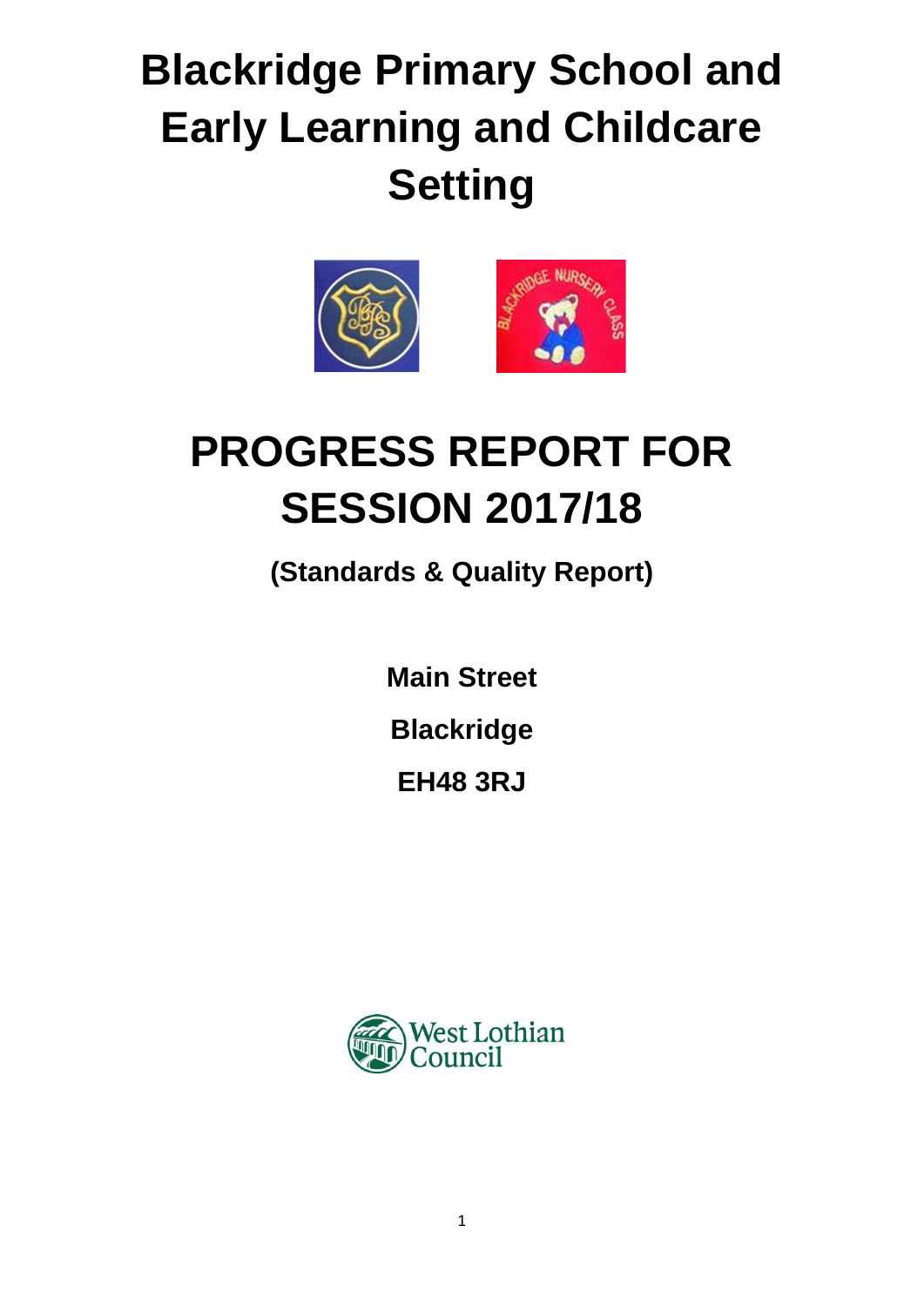#### **ABOUT OUR SCHOOL**

Blackridge Primary School is a non-denominational school which serves the community of Blackridge, West Lothian.

The school building and adjoining community wing provides adequate accommodation for 8 classes and a 30:30 Nursery class. The combined Nursery and school roll is currently 211. Our free school meal entitlement from Primary 4-Primary 7 is 32%.

The school has 8 Primary classes and a 30/20 Nursery class 8 with class teachers, one part-time support for learning teacher, one part time nurture teacher, one Principal Teacher and Head Teacher. The school benefits from tuition in brass. In the nursery there is one Early Years Officer, two part time nursery nurses and one modern apprentice student/pupil support worker. The school is well supported by a team of 4 pupil support workers who assist pupils in class and two PEF funded Pupil Support workers providing targeted support for individual pupils. Clerical support is provided by one Administrative Assistant and one Clerical Assistant. The school runs a very successful Breakfast Club which is well attended by the children. We have a fully supportive Parent Council who are very active in school, especially in the areas of fundraising and general parental communication and liaison.

The school has an excellent relationship with the cluster schools, local community, and the local church.



#### **Vision and Values**

#### **IMPROVEMENT PRIORITIES**

Our improvement priorities are always based on the National priorities in the National Improvement Framework (NIF). Below we have indicated what progress we made with these priorities in Session 2017/18, what the impact has been and what our next steps will be to continue to address these priorities in Session 2018/19.

We have also shown which NIF driver for improvement we used – you can find out more about the National Improvement Framework and drivers at [https://www.npfs.org.uk/wp](https://www.npfs.org.uk/wp-content/uploads/2016/01/NPFS_NIF_E-1.pdf)[content/uploads/2016/01/NPFS\\_NIF\\_E-1.pdf.](https://www.npfs.org.uk/wp-content/uploads/2016/01/NPFS_NIF_E-1.pdf)

We have also indicated the links to quality indicators (QIs) in How Good is our School?4 (HGIOS?4) which is a key aspect of the Scottish approach to self-evaluation and school improvement.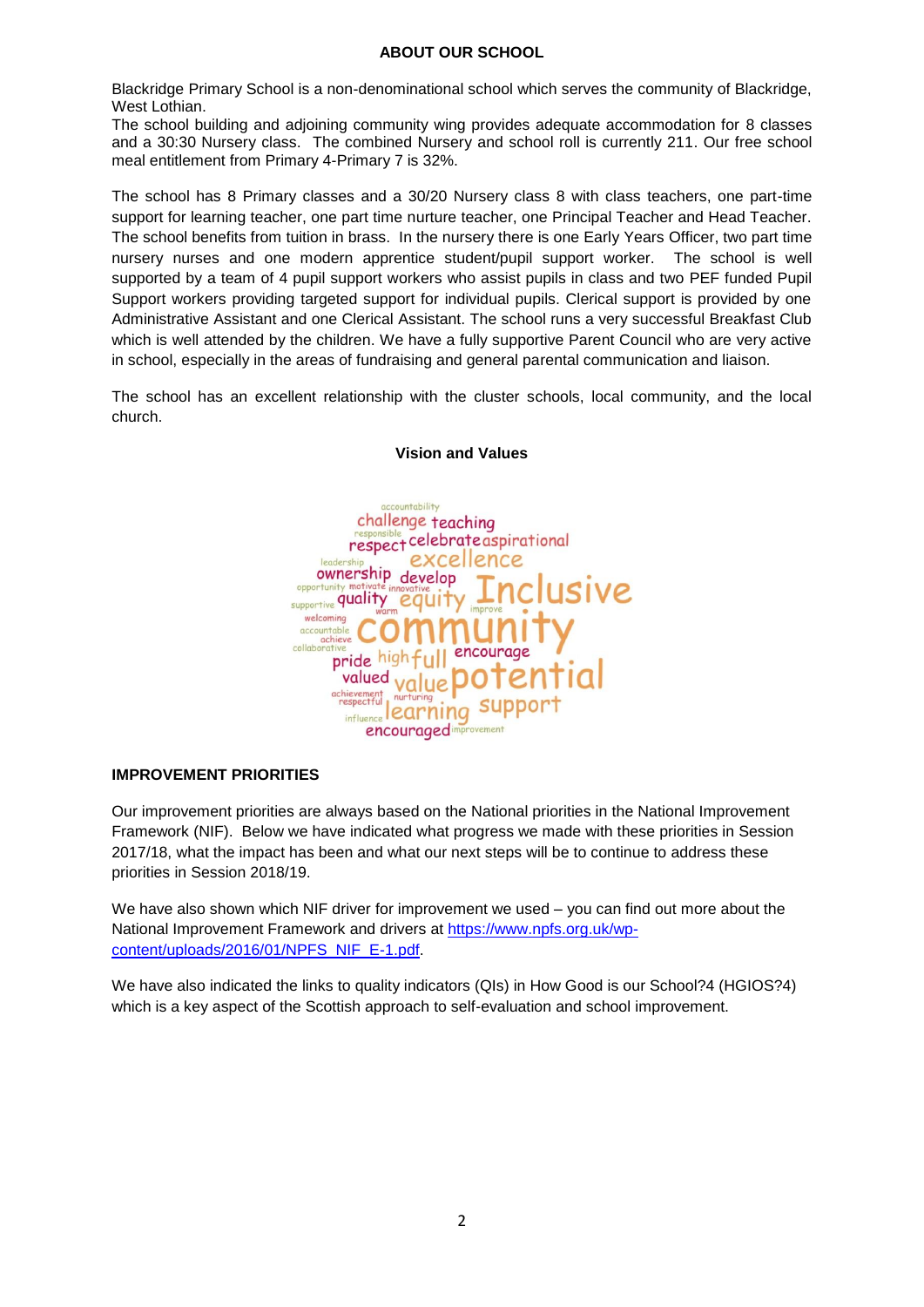| <b>PRIORITY</b>                                                                                                                                                                                                                                                                                                                                                   | <b>HOW DID WE DO?</b>                                                                                                                                                                                                                                                                                                                                                                                                                                                                                                                                                                                                                                                                                                                                                                                                                                                                                                                                                                                                                                                                                   |  |  |
|-------------------------------------------------------------------------------------------------------------------------------------------------------------------------------------------------------------------------------------------------------------------------------------------------------------------------------------------------------------------|---------------------------------------------------------------------------------------------------------------------------------------------------------------------------------------------------------------------------------------------------------------------------------------------------------------------------------------------------------------------------------------------------------------------------------------------------------------------------------------------------------------------------------------------------------------------------------------------------------------------------------------------------------------------------------------------------------------------------------------------------------------------------------------------------------------------------------------------------------------------------------------------------------------------------------------------------------------------------------------------------------------------------------------------------------------------------------------------------------|--|--|
| To raise attainment,<br>1.<br>especially in literacy and<br>numeracy                                                                                                                                                                                                                                                                                              | We have made good progress.<br>What did we do?                                                                                                                                                                                                                                                                                                                                                                                                                                                                                                                                                                                                                                                                                                                                                                                                                                                                                                                                                                                                                                                          |  |  |
| Our desired outcome for<br>Session 2017/18 was to:<br>Raise attainment in<br>$\bullet$<br>reading and writing<br>and numeracy<br>NIF Driver(s):<br>⊠School Improvement<br>⊠School Leadership<br>⊠Teacher Professionalism<br>⊠Parental Engagement<br>⊠Assess. of Children's<br>Progress<br>⊠Performance Information<br>HGIOS?4 Qls:<br>1.3, 2, 2. 2. 3, 2. 5, 3. 2 | We researched a number of different resources for the teaching of writing before making an<br>informed judgement on a writing resource which will facilitate the delivery of all genres of<br>writing in a progressive and structured manner. All learners benefit from learning and teaching<br>in reading with a focus on higher order reading skills through the 'Tools for Reading' approach.<br>We took part in teaching staff training in 'concrete, pictorial and abstract' methodology in<br>mathematics and numeracy with most children benefiting from this approach to support their<br>learning. All teaching staff have also undertaken training in the 'Number Talks' approach with<br>an increasing number of our pupils able to identify and talk about a range of different strategies<br>for mathematical and number computation. We have also used the Education Scotland<br>Benchmarks in English and Literacy and Mathematics and Numeracy to assess, moderate,<br>identify next steps in learning and support professional judgement in achievement of a level for<br>our pupils. |  |  |
|                                                                                                                                                                                                                                                                                                                                                                   | We researched and implemented the Big Bedtime Read initiative in our Early Learning and<br>Childcare (ELC) setting to support literacy and reading at home as part of a good bedtime<br>routine. Early data analysis of this initiative indicates an increasing number of children being<br>exposed to a wider variety of books at home with an increased number of children being read<br>to at night time. ELC staff have increased their professional knowledge and understanding of<br>supporting the development of literacy numeracy, communication, enquiry and curiosity<br>through play and have made improvements to our ELC provision to support this.<br>Parent/carer feedback from our newly launched digital family learning programmes is positive                                                                                                                                                                                                                                                                                                                                       |  |  |
|                                                                                                                                                                                                                                                                                                                                                                   | with all parents/carers who completed the feedback sheet preferring to access this information<br>from home while finding it beneficial and helpful in supporting learning at home.                                                                                                                                                                                                                                                                                                                                                                                                                                                                                                                                                                                                                                                                                                                                                                                                                                                                                                                     |  |  |
|                                                                                                                                                                                                                                                                                                                                                                   | Evidence indicates that pupils are:                                                                                                                                                                                                                                                                                                                                                                                                                                                                                                                                                                                                                                                                                                                                                                                                                                                                                                                                                                                                                                                                     |  |  |
|                                                                                                                                                                                                                                                                                                                                                                   | benefitting from learning in writing which is consistent, progressive and structured                                                                                                                                                                                                                                                                                                                                                                                                                                                                                                                                                                                                                                                                                                                                                                                                                                                                                                                                                                                                                    |  |  |
|                                                                                                                                                                                                                                                                                                                                                                   | increasingly using and able to identify and talk about a wide range of higher order<br>$\bullet$<br>reading skills to comprehend, analyse and evaluate texts and in learning<br>conversations are increasingly more articulate about the reading skills they are<br>learning.                                                                                                                                                                                                                                                                                                                                                                                                                                                                                                                                                                                                                                                                                                                                                                                                                           |  |  |
|                                                                                                                                                                                                                                                                                                                                                                   | Most of our learners have a wide variety of strategies to use during mathematics and<br>numeracy learning and are increasingly more articulate in the use and application of<br>these.                                                                                                                                                                                                                                                                                                                                                                                                                                                                                                                                                                                                                                                                                                                                                                                                                                                                                                                  |  |  |
|                                                                                                                                                                                                                                                                                                                                                                   | The majority of our learners in P1, P4 and P7 in are achieving national benchmarks in<br>reading, writing and number with most pupils achieving national benchmarks in P1<br>reading, P4 number and P7 reading and writing.                                                                                                                                                                                                                                                                                                                                                                                                                                                                                                                                                                                                                                                                                                                                                                                                                                                                             |  |  |
|                                                                                                                                                                                                                                                                                                                                                                   | Our next steps will be:                                                                                                                                                                                                                                                                                                                                                                                                                                                                                                                                                                                                                                                                                                                                                                                                                                                                                                                                                                                                                                                                                 |  |  |
|                                                                                                                                                                                                                                                                                                                                                                   | Attainment in tools for writing, reading and mathematics and number is increased<br>through appropriately levelled, well-paced, and progressive learning experiences.                                                                                                                                                                                                                                                                                                                                                                                                                                                                                                                                                                                                                                                                                                                                                                                                                                                                                                                                   |  |  |
|                                                                                                                                                                                                                                                                                                                                                                   | Pupils can identify and apply problem solving strategies to solve problems in<br>$\bullet$<br>numeracy and maths.                                                                                                                                                                                                                                                                                                                                                                                                                                                                                                                                                                                                                                                                                                                                                                                                                                                                                                                                                                                       |  |  |
|                                                                                                                                                                                                                                                                                                                                                                   | ELC pupils are supported to make progress in literacy and communication and<br>numeracy and mathematics through well planned learning and assessment.                                                                                                                                                                                                                                                                                                                                                                                                                                                                                                                                                                                                                                                                                                                                                                                                                                                                                                                                                   |  |  |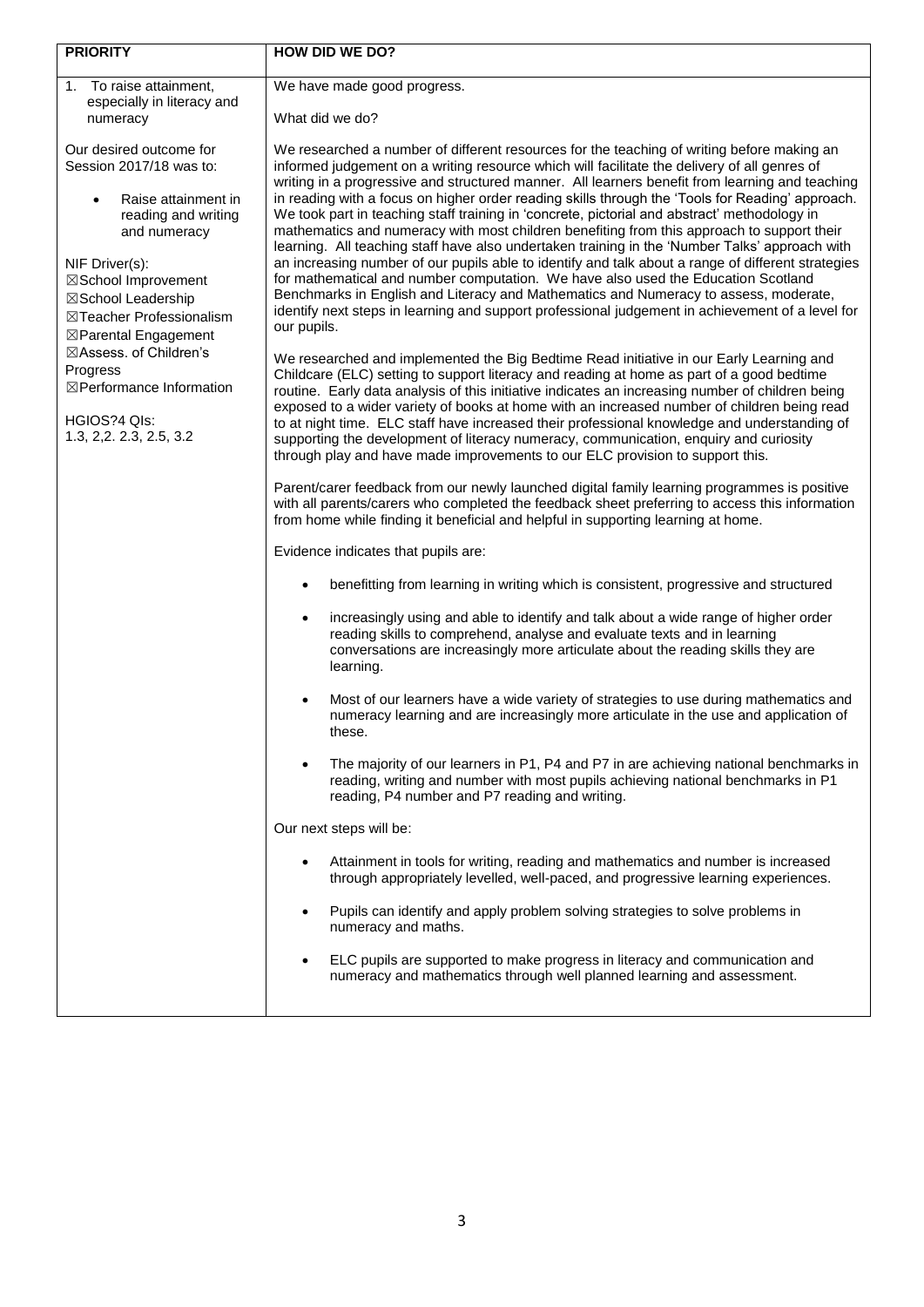2. To close the attainment gap between the most and least disadvantaged children

We have made good progress.

What did we do?

- Our desired outcomes for Session 2017/18 was to:
- Reduce the vocabulary gap between our most and least deprived children.
- Increase the executive functions (readiness to learn) in a targeted group of pupils

NIF Driver(s): ☒School Improvement ☒School Leadership ☒Teacher Professionalism ☒Parental Engagement ☒Assess. of Children's Progress ☒Performance Information

HGIOS?4 QIs: 1.5, 2.3, 2.5, 2.7, 3.3 All learners in our ELC setting and Primary 1-Primary 3 are participating in and benefitting from Word Boost and Box Clever vocabulary development resources. All ELC and P1 - P3 staff have received training and support and guidance from the Speech and Language Therapist dedicated one day a week to implementation of these resources. Small targeted groups also benefit from additional sessions led by a pupil support worker to help increase the vocabulary of these pupils. 85% of our ELC parents/carers and 25 % of our P1-P3 parents and carers participated in our parent/carer engagement workshops and activities and feedback from both primary and ELC indicates that those present are better equipped to support language and vocabulary development at home.

A pupil support worker delivered 1:1 sessions with targeted pupils to support the development of phonological awareness and key word recognition and evidence indicates that pupils are making steady progress through this resource with some teachers able to exemplify evidence of impact in the pupils class work.

All teaching staff received training in the Better Movers and Thinkers approach designed to increase pupil's executive functions and readiness to learn. A pupil support worker delivered small group BMT sessions with targeted pupils and plans are in place to roll this methodology out to all pupils P1-P7.

Additional PSW staff facilitated the increased pupil participation and engagement in school resources for loose parts play and scootering providing opportunities for the development of physical activity and creativity and problem solving for all pupils.

Evidence indicates that the use of Pupil Equity Funding has had the following impact on learners:

- 65% of parents/carers benefitted from attending the three Box Clever Sessions in our ELC setting and 100% of those who attended felt very confident or confident about supporting language development using this approach at home.
- 23% parents attended our P1-P3 Word Boost event with comments suggesting that the majority of those who attended felt they could support this approach at home.
- 97% of Pre-school children have within normal range for their vocabulary (66% pre intervention).
- A P1-P3 word boost assessment for targeted groups indicates an increase in scores across all classes.
- 73% of targeted pupils for SALT narrative groups now scored within normal range for language development (0% post intervention)
- ELC pupils have made good progress across most vocabulary related key aspects of learning in literacy and communication, numeracy and mathematics and health and wellbeing.
- Observational evidence in our ELC setting indicates pupils are transferring vocabulary to other areas of their learning and that parents/carers are responding to the parent postcards.
- All pupils have engaged in the BMT approach through PE and early observations indicate a greater level of engagement and focus of targeted group pupils.

Our next steps will be to:

- Continue to close the vocabulary gap between the most and least disadvantaged children.
- Increase the executive functions (readiness to learn) of all pupils with a focus on a targeted group.
- Continue to close the numeracy gap in a small targeted group of pupils through Maths Recovery.
- Support children and families with social, emotional and behavioural difficulties.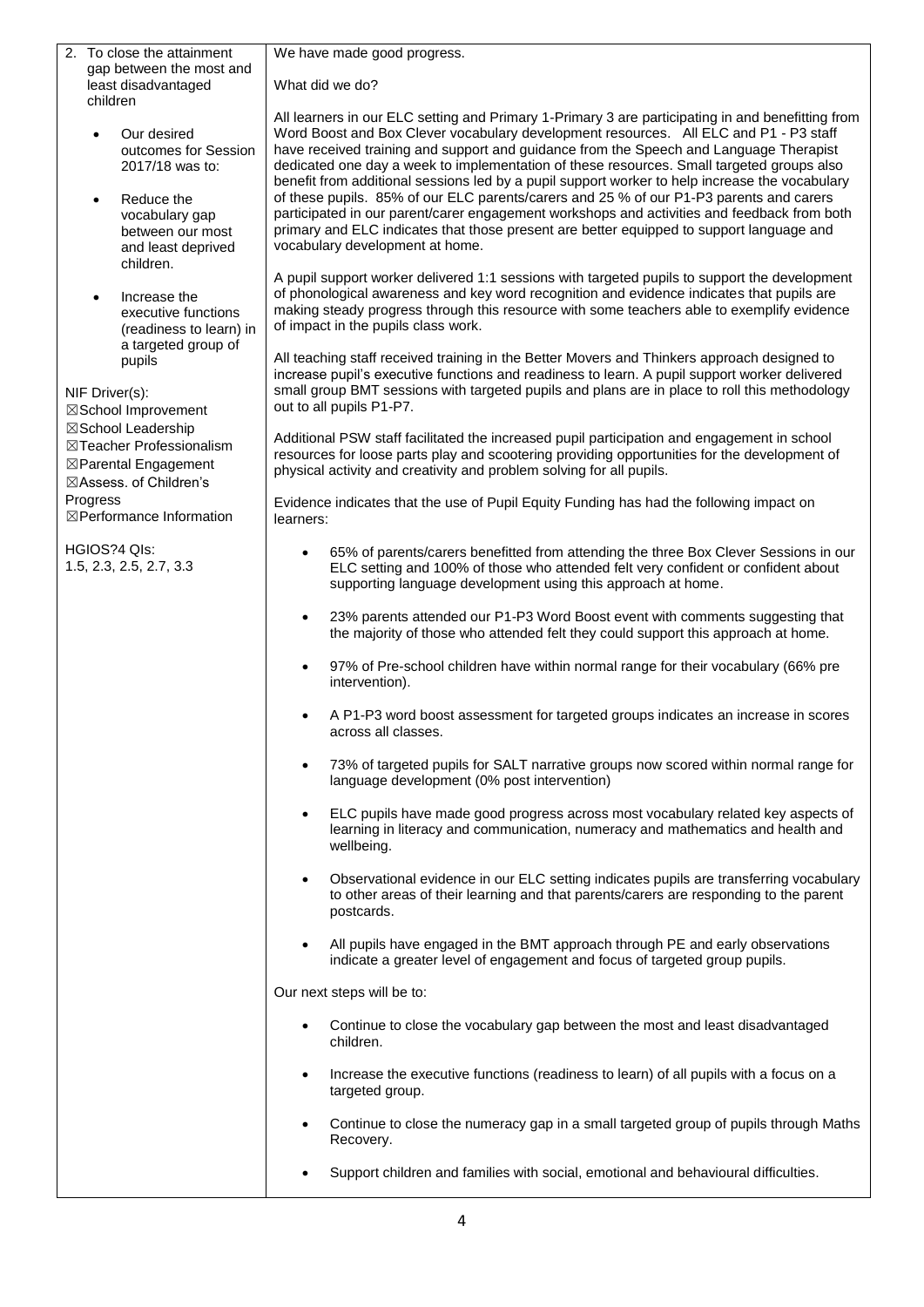| 3. To improve children and                         | We have made good progress.                                                                                                                      |
|----------------------------------------------------|--------------------------------------------------------------------------------------------------------------------------------------------------|
| young people's health &                            | What did we do?                                                                                                                                  |
| wellbeing                                          |                                                                                                                                                  |
| Our desired outcome for Session<br>2017/18 was to: | Working alongside the Parent Council all learners have had the opportunity to experience                                                         |
|                                                    | loose parts play. Staff recvieved information on how best to support and extend loose parts                                                      |
| Review and refine the                              | play and children now have the opportunity to build on their problem solving and team work                                                       |
| enhanced transition                                | skills as well as building resilience and creativity. Children in our ELC setting and Primary 1                                                  |
| programme to best meet                             | also have the opportunity to learn using smaller loose parts in the classroom and play room                                                      |
| the needs of the                                   | providing opportunity for open ended exploration, creativity and imagination. Our ELC and                                                        |
| learners.                                          | early year's staff have benefitted from training in play pedagogy and enabling environments to                                                   |
|                                                    | develop ELC setting and P1 classrooms to provide calm and less stimulating areas supporting                                                      |
| Develop learner's<br>$\bullet$                     | concentration, focus and engagement. We further developed and refreshed our Enhanced                                                             |
| positive and nurturing<br>attitude to the outdoor  | Transition programme for the Cluster P7 pupils and pupil's needs are now being better                                                            |
| environment and have                               | supported through focussed enhanced transition groups. We also have an outdoor 'rainbow                                                          |
| developed problem                                  | room' to support outdoor learning and access to fresh air for our most vulnerable children.                                                      |
| solving, resilience and                            |                                                                                                                                                  |
| team building skills.                              | Evidence indicates the impact is:                                                                                                                |
|                                                    |                                                                                                                                                  |
| Increase levels of                                 | All children have had the opportunity to take part in loose parts play resulting in<br>$\bullet$                                                 |
| engagement,                                        | a decrease in playground incidents at break time.                                                                                                |
| concentration and focus<br>in the early years      | Observation of increased engagement during loose parts play<br>$\bullet$                                                                         |
| through an enabling                                | An increased level of focus and engagement in pupils in our ELC setting                                                                          |
| environment approach.                              | Early observational evidence indicates that pupils are using their skills for<br>$\bullet$                                                       |
|                                                    | learning life and work through loose parts play                                                                                                  |
| NIF Driver(s):                                     |                                                                                                                                                  |
| ⊠School Improvement                                | Our next steps will be:                                                                                                                          |
| ⊠School Leadership<br>⊠Teacher Professionalism     |                                                                                                                                                  |
| ⊠Parental Engagement                               | Improved ability to meet the individual health and wellbeing needs across the<br>$\bullet$                                                       |
| ⊠Assess. of Children's Progress                    | wellbeing indicators.                                                                                                                            |
| ⊠Performance Information                           | All staff have a clear and shared understanding of the refreshed progression<br>$\bullet$                                                        |
|                                                    | pathways in Health and Wellbeing                                                                                                                 |
| HGIOS?4 Qls:                                       | ELC staff and children have a greater understanding of the wellbeing indicators<br>$\bullet$<br>and staff use them to support pupil's wellbeing. |
|                                                    |                                                                                                                                                  |
| 2.2, 2.3. 2.4, 3.1                                 |                                                                                                                                                  |
| 4. To improve employability                        | We have made good progress.                                                                                                                      |
| skills, and sustained, positive                    | What did we do?                                                                                                                                  |
| school-leaver destinations for                     |                                                                                                                                                  |
| all young people                                   | Through our school calendar we protected time for pupil learning conversations with class                                                        |
| Our desired outcome for Session<br>2017/18 was to: | teachers, the management team and cluster colleagues. Pupils were asked about skill                                                              |
|                                                    | development in literacy, numeracy and learning, life and work and were asked to evidence their                                                   |
| Pupils are increasingly                            | learning in written or digital form in their profiles and jotters. This enabled us to listen to our                                              |
| confident in talking                               | learners, identify what is working well for them in learning and what they think could further                                                   |
| about what they have                               | help them. Staff used this to support learning and teaching in the classroom. We have further                                                    |
| learned, how they                                  | developed our skills academy approach for all pupils' pre-school -Primary 7 with pupils having                                                   |
| learned it and the<br>purpose of why they          | the opportunity to learn in depth in an area of their choosing. All children had the opportunity to                                              |
| were learning it.                                  | choose from a STEM (Science, Technology, Engineering and Maths) skills class this year. We                                                       |
|                                                    | identified appropriate parent/carer events in our ELC setting to support parents to use and                                                      |
| Pupils are increasingly                            | access their child's learners journey and to provide support if required.                                                                        |
| able to link learning in                           | Evidence indicates the impact is:                                                                                                                |
| school to skills for<br>learning, life and work.   |                                                                                                                                                  |
|                                                    | Learners are able to identify the skills they are learning in literacy and numeracy and                                                          |
| Pupils have an                                     | talk about strategies, resources and feedback that helps them to learn best.                                                                     |
| increased opportunity to                           | Learners in Primary 6 and Primary 7 are able to talk about skills for learning, life and                                                         |
| take part in science,                              | work and opportunities that they have in school to develop, apply and learn these                                                                |
| technology, engineering                            | skills.                                                                                                                                          |
| and maths opportunities<br>to support skill        |                                                                                                                                                  |
| development in these                               | Our next steps will be to:                                                                                                                       |
| subjects.                                          |                                                                                                                                                  |
| NIF Driver(s):<br>⊠School Improvement              | Learners are able to demonstrate skills for learning, like and work and talk positively                                                          |
| ⊠School Leadership                                 | and aspirationally about their hopes for the future.                                                                                             |
| ⊠Teacher Professionalism                           | Leaners experience a curriculum relevant to their school and community.                                                                          |
| □Parental Engagement                               |                                                                                                                                                  |
| □Assess. of Children's Progress                    |                                                                                                                                                  |
| $\Box$ Performance Information<br>HGIOS?4 Qls:     |                                                                                                                                                  |
| 2.2, 2.3, 3.3,                                     |                                                                                                                                                  |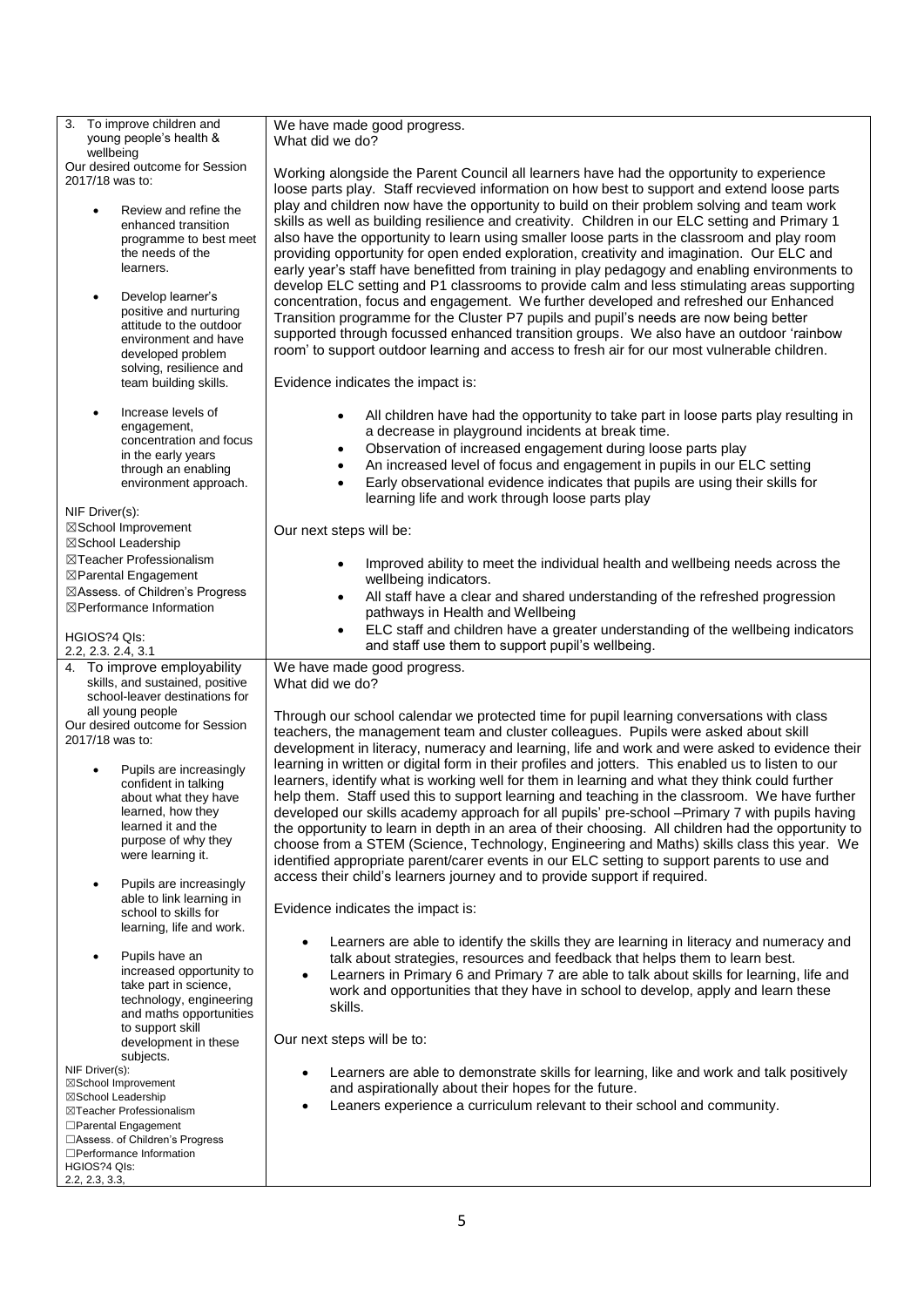# **Our Achievements this year have included:**

- Eco School Green Flag
- FairActive Award
- Sports Scotland Bronze Award
- Successful Enterprise Fayre and Dragon's Den
- Christmas Service
- Parent Council joint working to improve the lives of our young people
- Cluster Netball League finalists
- Participation at West Lothian Dance Competition
- Fairtrade Twinning
- West Lothian Cross Country finalists
- Participation in all Active Schools Cluster Festivals
- Read Your Way Through The Day Parental Engagement Event
- Word Boost Parental Engagement Event
- Box Clever Parent/Carer workshops
- Scottish National Heritage camera trap competition winners

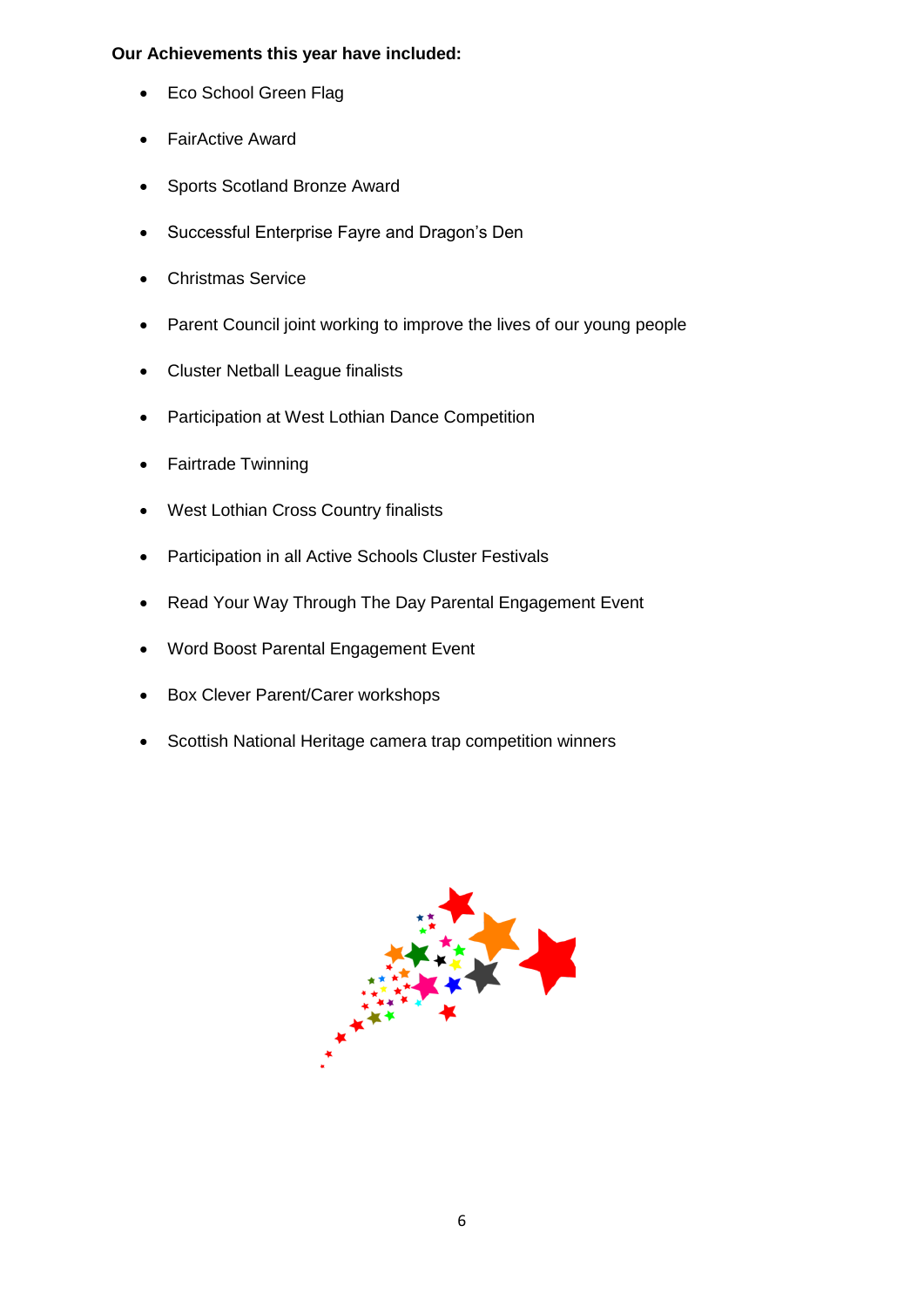What the boys and girls thought about our

ELC provision last year



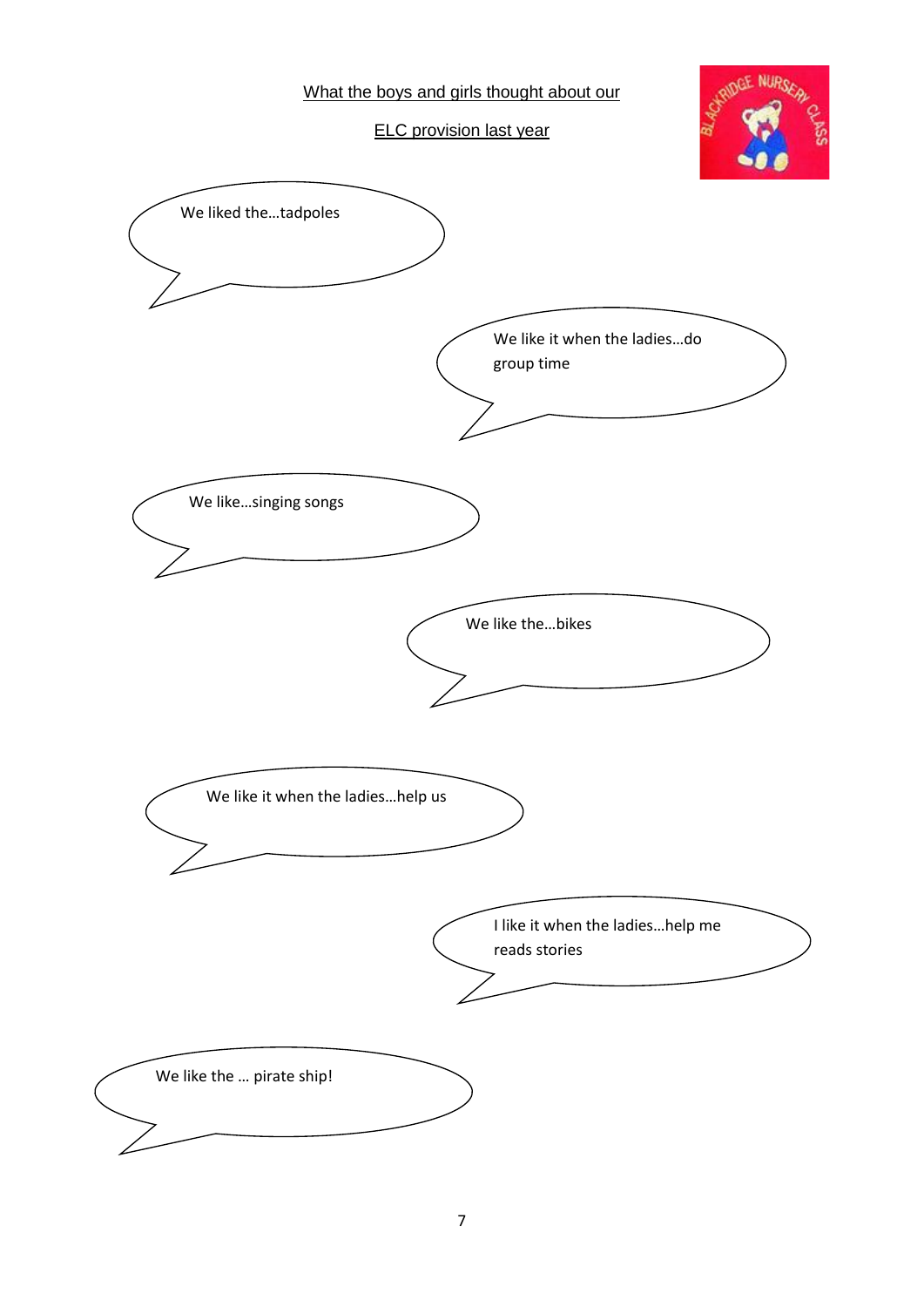## What you thought about our ELC provision this year



As part of our ELC Evaluation we ask that you grade our Nursery against the Care Inspectorate Care Standards. and How Good is Our Early Learning and Childcare Setting. Here is what you thought and we agree!

Care Standard 1.1: Your child is accepted and valued whatever my needs. (HGIOELC 3.1)

## **Grade: Excellent**

Care Standard 5.17: Your child's environment is secure and safe. (HGIOELC 3.1) **Grade: Excellent**

Care Standard 1.33: Your child can choose suitably presented and healthy snacks including fresh fruit and vegetables and can participate when appropriate in snack planning.

(HIIOELC 3.1)

#### **Grade: Excellent**

Care Standard 3.1: My child experiences staff speaking and listening to them in a way that is courteous and respectful, with their care and support being the main focus of people's attention.

(HGIOELC 2.3)

#### **Grade: Excellent**

Care Standard 2.27: My child can direct their own play and activities in a way that they choose, and freely access a wide range of experiences and resources suitable for their age and stage, which stimulates their natural curiosity, learning and creativity. (HGIOELC 2.3)

#### **Grade: Excellent**

Care Standard 3.17: I am confident that staff respond promptly, including when my child or myself ask for help or advice.

(HGIOELC 2.4 and 3.1)

#### **Grade: Excellent**

Care Standard 1.10: Your child is supported to participate as a citizen in their local and wider community i.e. Burns, Fairtrade, and Beechbrae.

(HGIOELC 2.7)

#### **Grade: Excellent**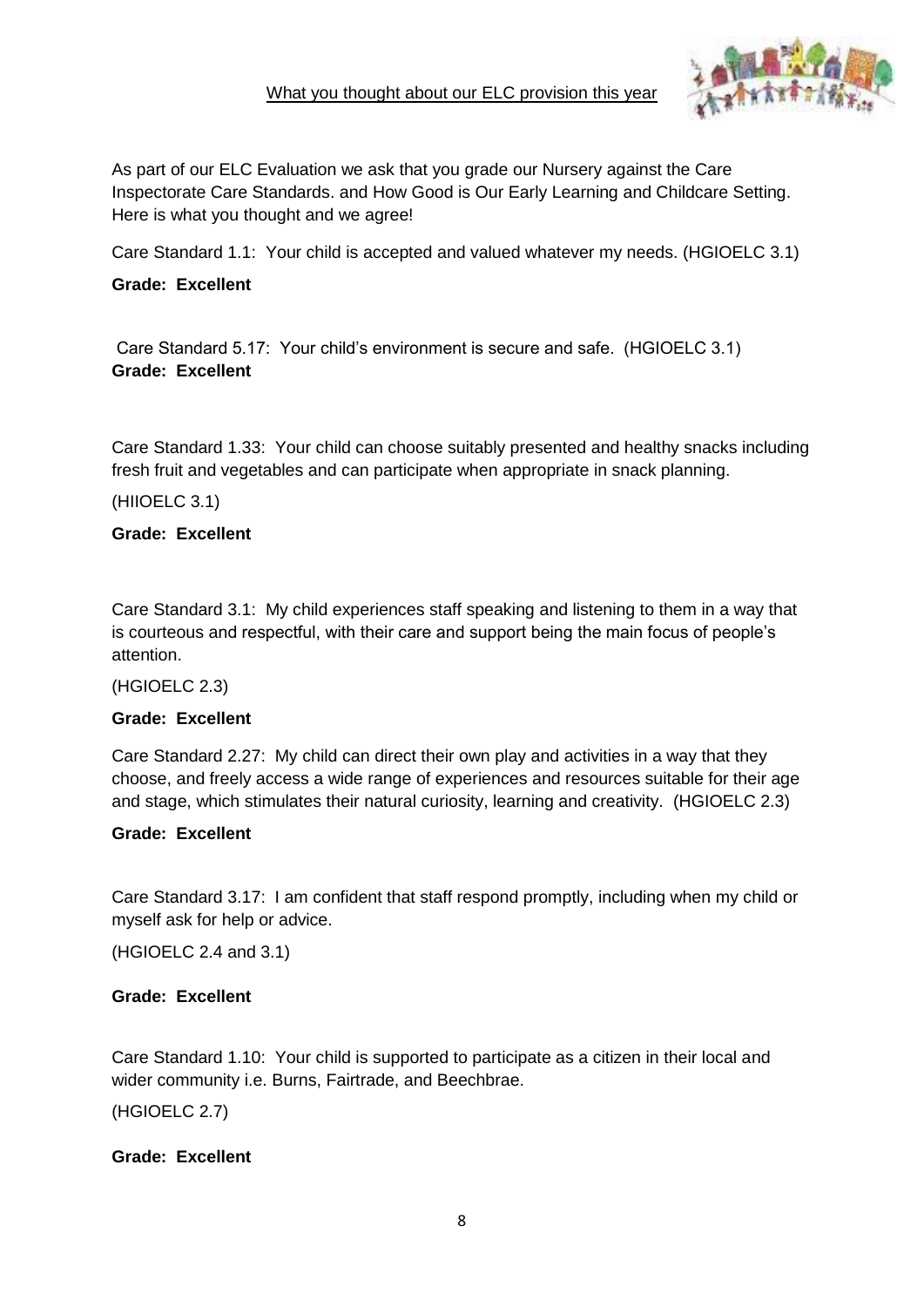Care Standard 1.13 and 1.14: Your child is assessed if appropriate by other professionals and your child's future care and support needs are planned for during meetings. (HGIOELC 2.4 and 2.7)

# **Grade: Excellent**

I am kept up to date with your child's nursery experiences and you know what they have been learning about. (HGIOELC 2.3)

## **Grade: Excellent**

I know my child is making progress. (HGOELC 3.2)

## **Grade: Excellent**

Care Standard 3.14: I have confidence in staff because they are trained competent and skilled, are able to reflect on their practice and follow professional and organisational codes. (HGIOELC 1.4)

## **Grade: Excellent**

Care Standard 4.19: My child and I benefit from a service that continually strives to improve, with robust and transparent quality assurance procedures i.e. standards and quality reports, feedback questionnaires, complaints and suggestions box). (HGIOELC 1.1 and 1.3)

#### **Grade: Excellent**

Care Standard 4.23: My child accesses a service and organisation that is well managed and well led. (HGIOELC 1.1, 1.3)

#### **Grade: Excellent**

I have had the opportunity to engage in workshops/family learning sessions at Nursery to help to support my child's learning at home. (HGIOELCC 2.5)

#### **Grade: Excellent**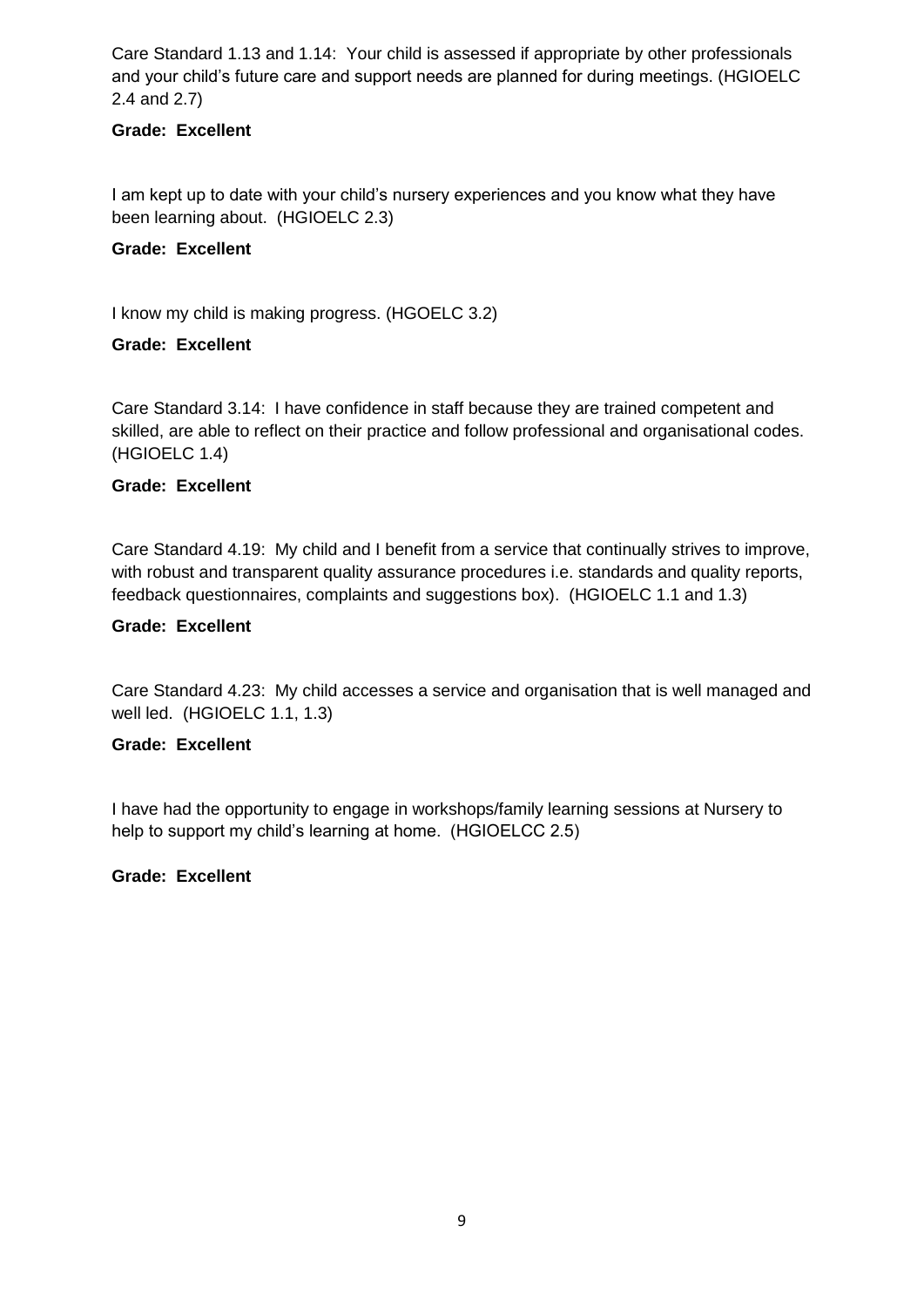

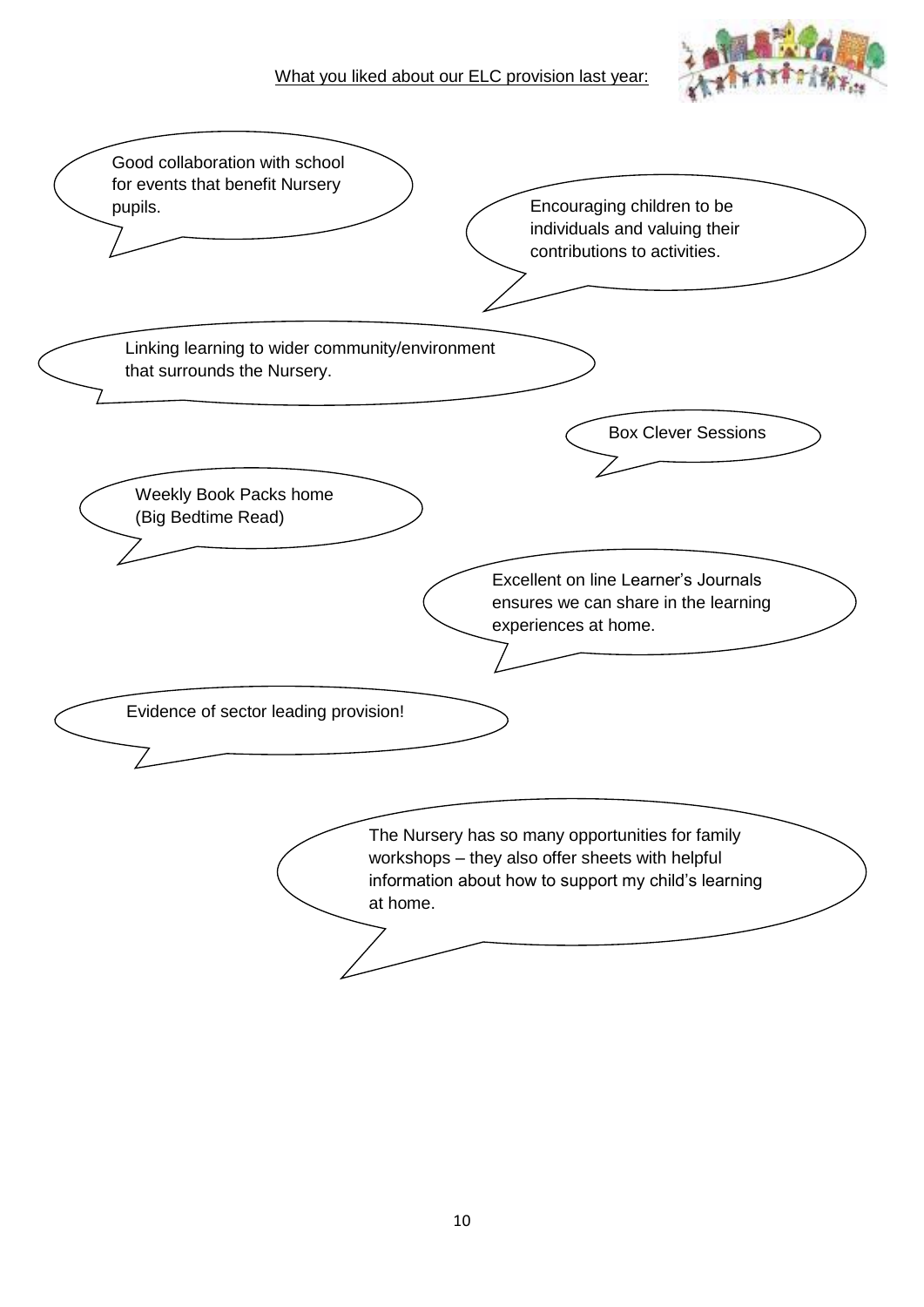

- More opportunities for outdoor learning
- A calendar of parent/carer events/dates
- Pupil engagement during snack time
- Greater parent engagement during snack
- More updates on Learners Journals

| We will |  |
|---------|--|
|         |  |

- Further develop opportunities for outdoor learning through forest walks and loose parts play.
- Ensure a calendar of scheduled events is posted on the school's website and in termly ELC Newsletters.
- Review snack time and menus to ensure we further develop pupil ownership and parent/carer participation.
- Continue to ensure that Learner Journeys are kept up to date and share expectations with parents/carers at induction and in regular newsletters.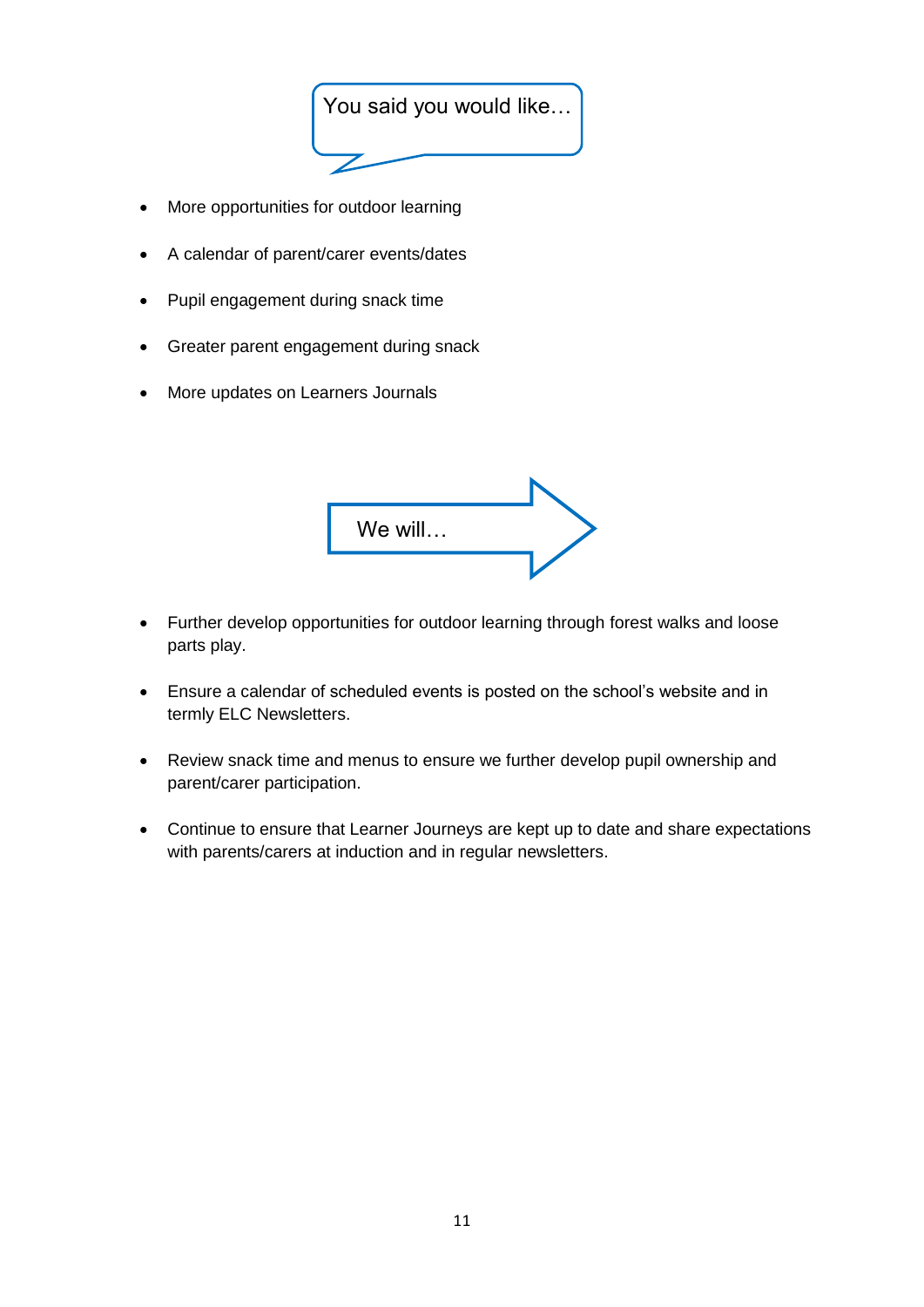

Combined audit questionnaires completed at parent's night indicated that the majority of parents/carers strongly agreed that the school had met key quality indicators in or service.

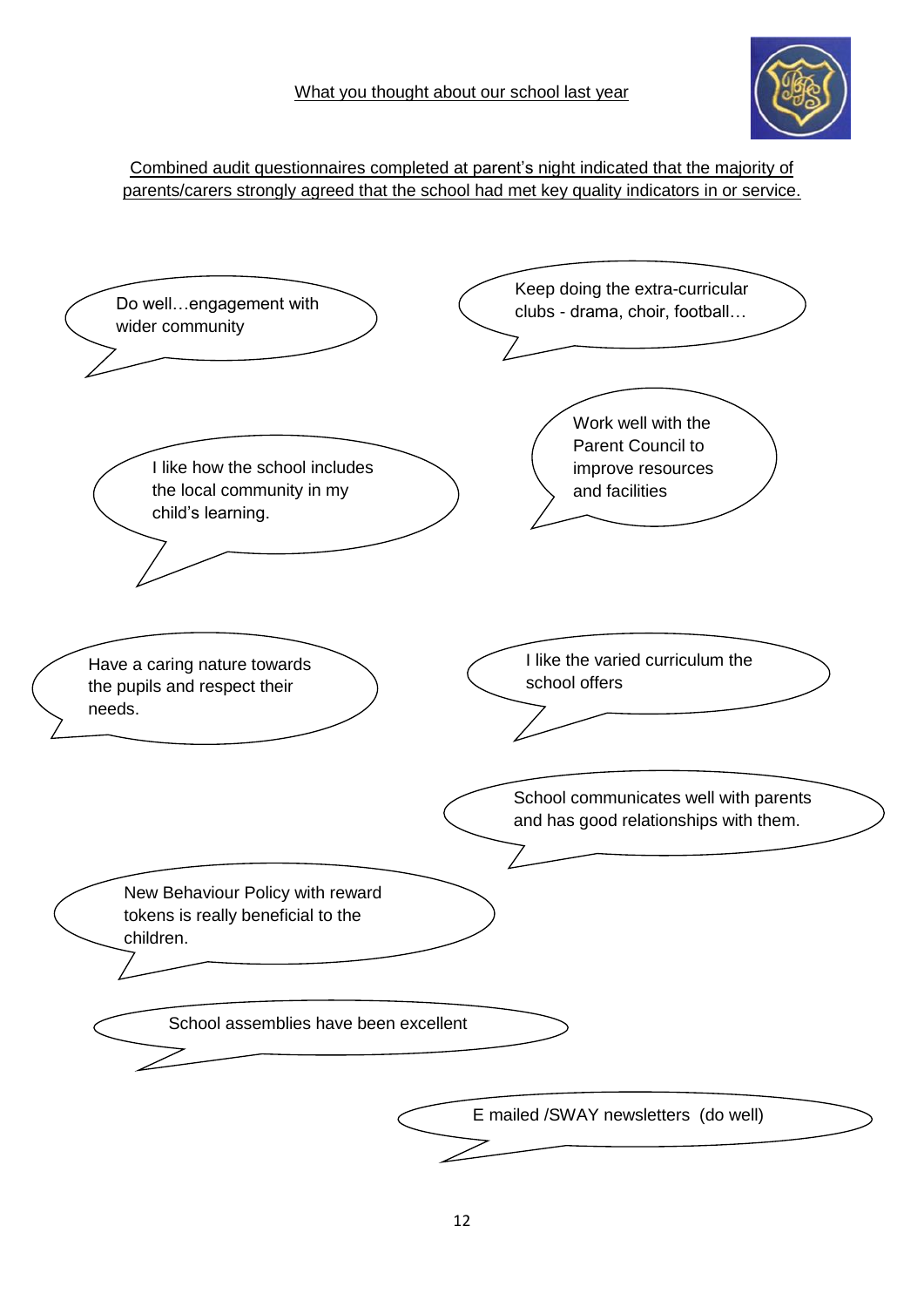

- More use of outdoor facilities e.g. loose play and scooters
- More information on the school curriculum could be beneficial
- More community involvement
- Additional trips/excursions out of school
- More after school activities



- After finally securing adequate outdoor storage for the scooters and risk assessment and consent for loose parts play we are looking forward to all of our pupils accessing this resource over the coming year.
- Continue with our digital family learning programme, offer parent/carer engagement workshops/events as well as newsletters containing curricular information for every class.
- Continue to present to the Parent Council on aspects of education including the curriculum and the Parent Council will continue to post this information on their Facebook page. We will also post this on our new school website.
- We continue to offer class and school trips to our pupils but will be very mindful of the cost of the school day for parents/carers.
- We will continue to offer a range of after school clubs based on the skills and interests of staff as well as work with our Active School's Co-ordinator to try and offer as many additional opprtunities to our pupils as possible.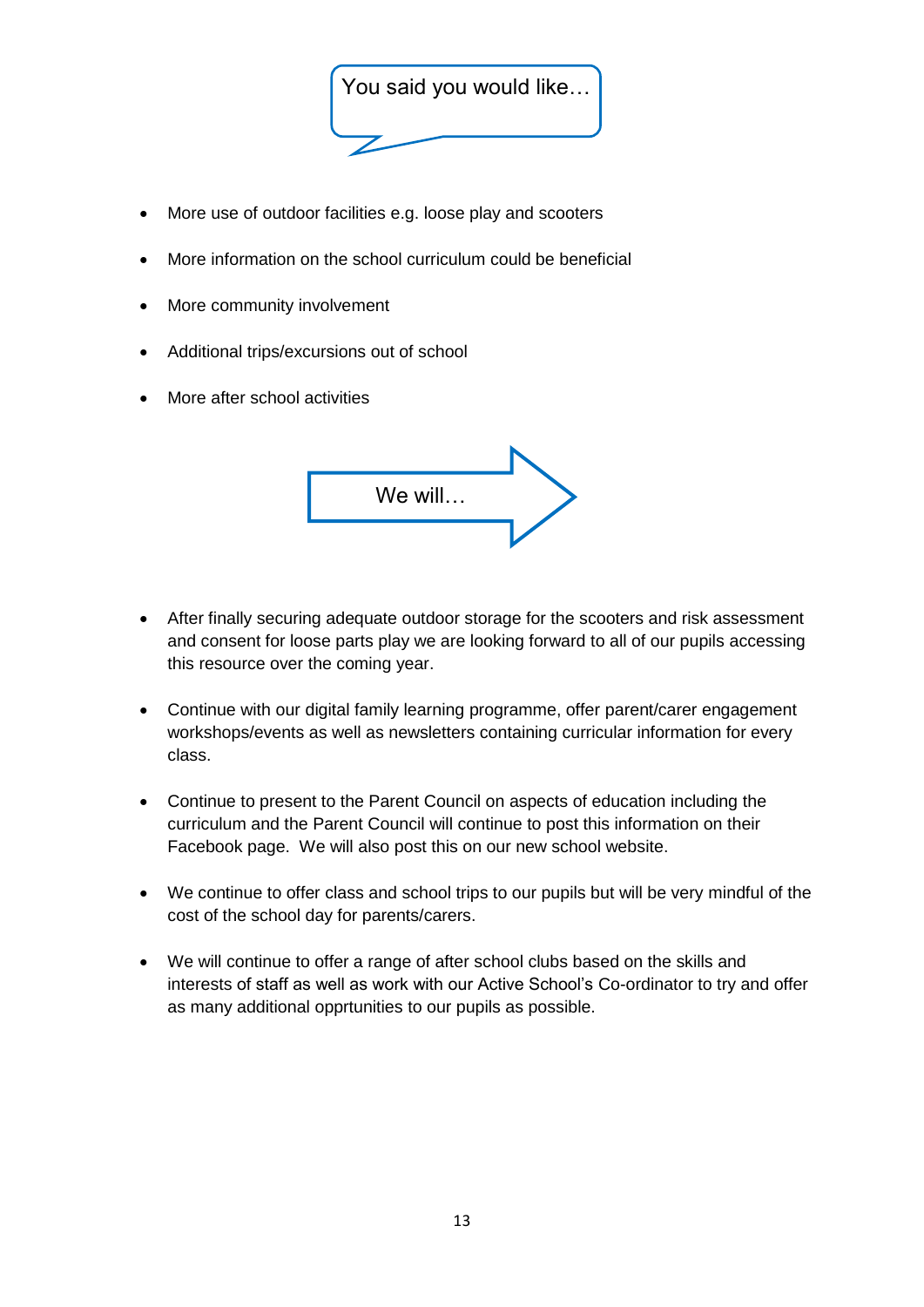## What our pupils thought about our school and last year



- Token day!
- Playing with all the equipment in the container
- I like that we learn a lot
- All the teachers and friendly
- Responsibilities in the classroom
- You learn new things every day
- Responsibility Friday
- We are an Eco School
- Playground markings



- More Golden Time and more tokens
- People didn't drop litter
- A bigger white board for the teacher
- Brand new books
- More equipment to play with outside
- Better Wi-Fi
- Kick pitch upgrade

We will be working with the Pupil and Parent Council to try and address a few of the pupil's wishes.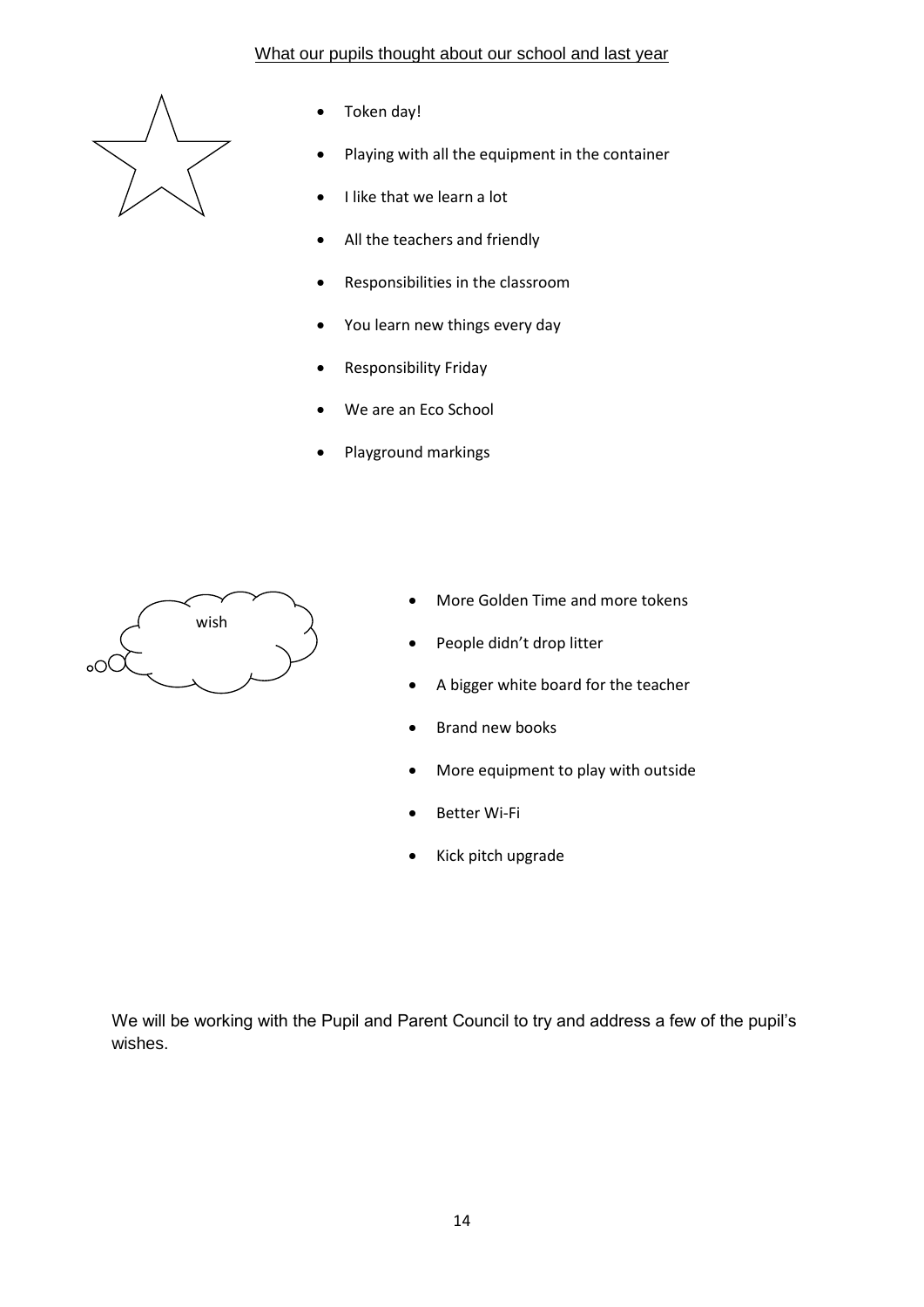

## learning last year

We regularly engage our pupils in 'Learning Conversations' to evaluate how well they are learning and to get their opinions on what helps then to learn best. Here are a few of their comments!

| We learn from our mistakes                                                                                               | Shoulder partner and eye<br>ball partner helps us to learn<br>(peer learning)                                                                                    |
|--------------------------------------------------------------------------------------------------------------------------|------------------------------------------------------------------------------------------------------------------------------------------------------------------|
| Reading skills we have been<br>learningskimming and scanning,<br>understanding and analysing                             | We use dictionaries, recapping, predicting,<br>writing own success criteria, peer                                                                                |
| We have been learningproblem solving,<br>team work, ICT, numeracy, communication<br>(Skills for learning, life and work) | assessmentto help us to learn.                                                                                                                                   |
|                                                                                                                          | How do you know if you are on the right<br>lines?teacher tells us, read the comments,<br>stamps, stickers, tickled pink and green for<br>growth, traffic lights. |
| We get to be the big bossgreen for growth<br>and tickled pink.                                                           |                                                                                                                                                                  |
| Christmas show                                                                                                           | Opportunities for skills for learning, life and<br>workschool camps, head boy and head girl, house<br>competitions, Easter Service, remembrance, buddy's,        |
|                                                                                                                          |                                                                                                                                                                  |